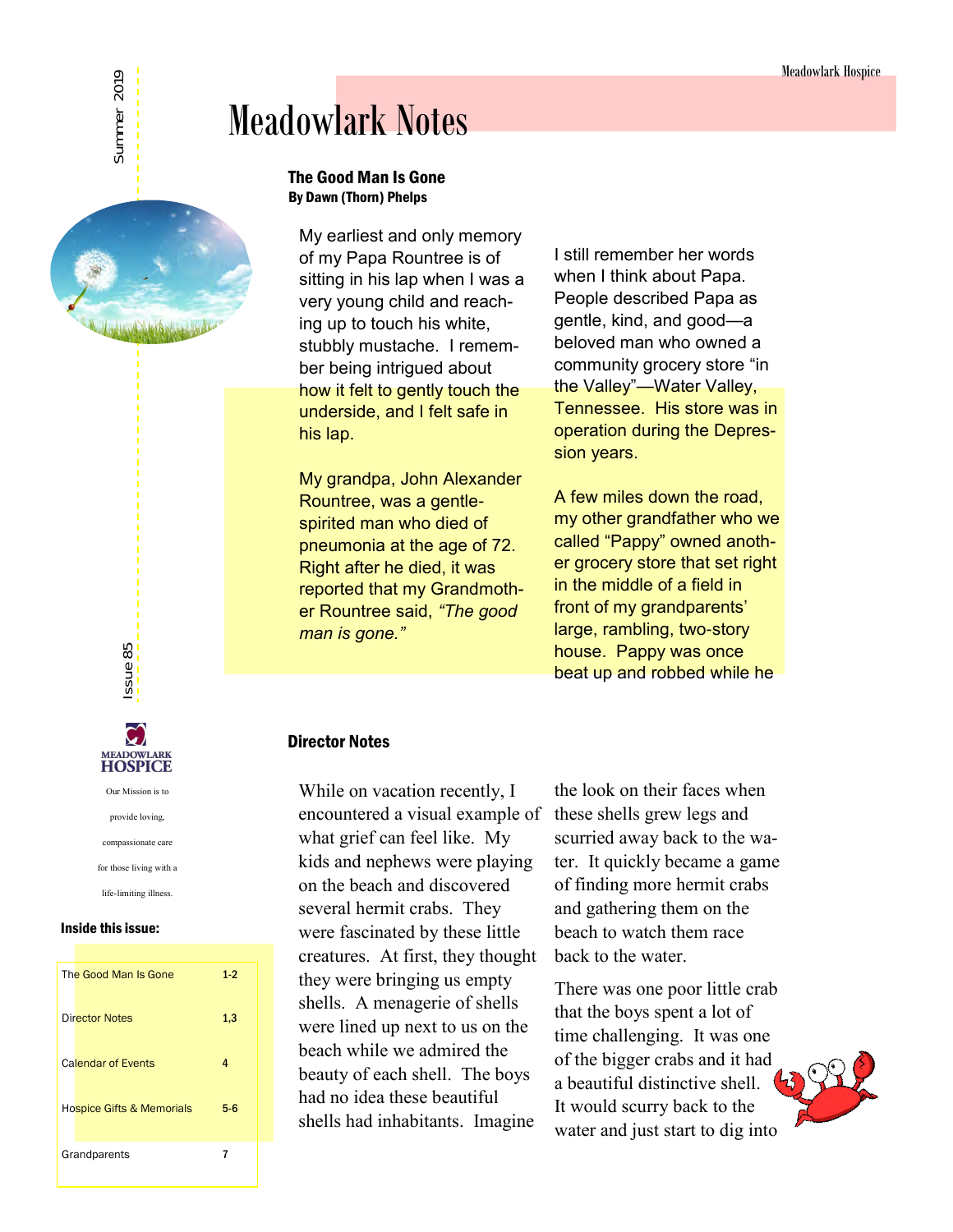### Page 2

### The Good Man Is Gone……(continued from pg 1)

was at the store. Times were particularly hard during the Depression.

Both grandfathers sold groceries to customers on credit even when they knew their customers did not have the money to pay their debts. Because of their kind hearts, neither of my grandfathers could bear to see children go hungry when there was food in their stores. They both had difficulty making a living because they were too kind. But can a person really be too kind?

Today, both of those stores are still in Water Valley, closed for many years now. Papa Rountree's old store still stands in its original place, and Pappy's has been moved from the field to a permanent home in Water Valley a few yards down the road and across from Papa's. So when my siblings and I go to Water Valley, we can see their stores that remind us of our family history that included kindness from both sides of the family.

The sentence *"The good man is gone"* can also apply to those who have made monumental impacts on the lives of others. For example, Mother Teresa impacted the lives of thousands in India—lepers, children, the elderly, the poor, and dying. When she died September 5, 1997, in Calcutta, India, someone probably said, *"The good woman is gone."* 

whenever possible. It is always possible " -Dalia Lama

On a local level, small acts of kindness count too! For example, a man named Jack continued the tradition of baking and gifting Christmas cookies for seven years after his wife Lulu's death, using the recipe that he and Lulu "Be kind had used when she was alive. After Jack's death, his family continued the tradition. They passed along the recipes with plates of cookies to brighten others' day.

One teacher friend of mine started a campaign to raise money so a young boy could be evaluated by doctors at Mayo Clinic. With proper evaluation and treatment, the course of the young boy's future was changed.

Many husbands and wives become caregivers when their spouse becomes ill. Caregiving takes dedication, kindness, and hard work. But if you give

away kindness, it has a way of coming back around in unexpected ways—the boomerang effect.

Even if we never gain notoriety or thank yous for the kind acts we do, doing good for others is also good for us—our reward—even if we are never acknowledged! And all good deeds, large or small, matter.

 So even if your heart is sad after your loss, try to turn your loss into something that is good for someone else and show kindness. Then someday, when it is your time to leave this earth, you will be remembered. And more than likely someone will say, *"The good man (or woman) is gone!"*

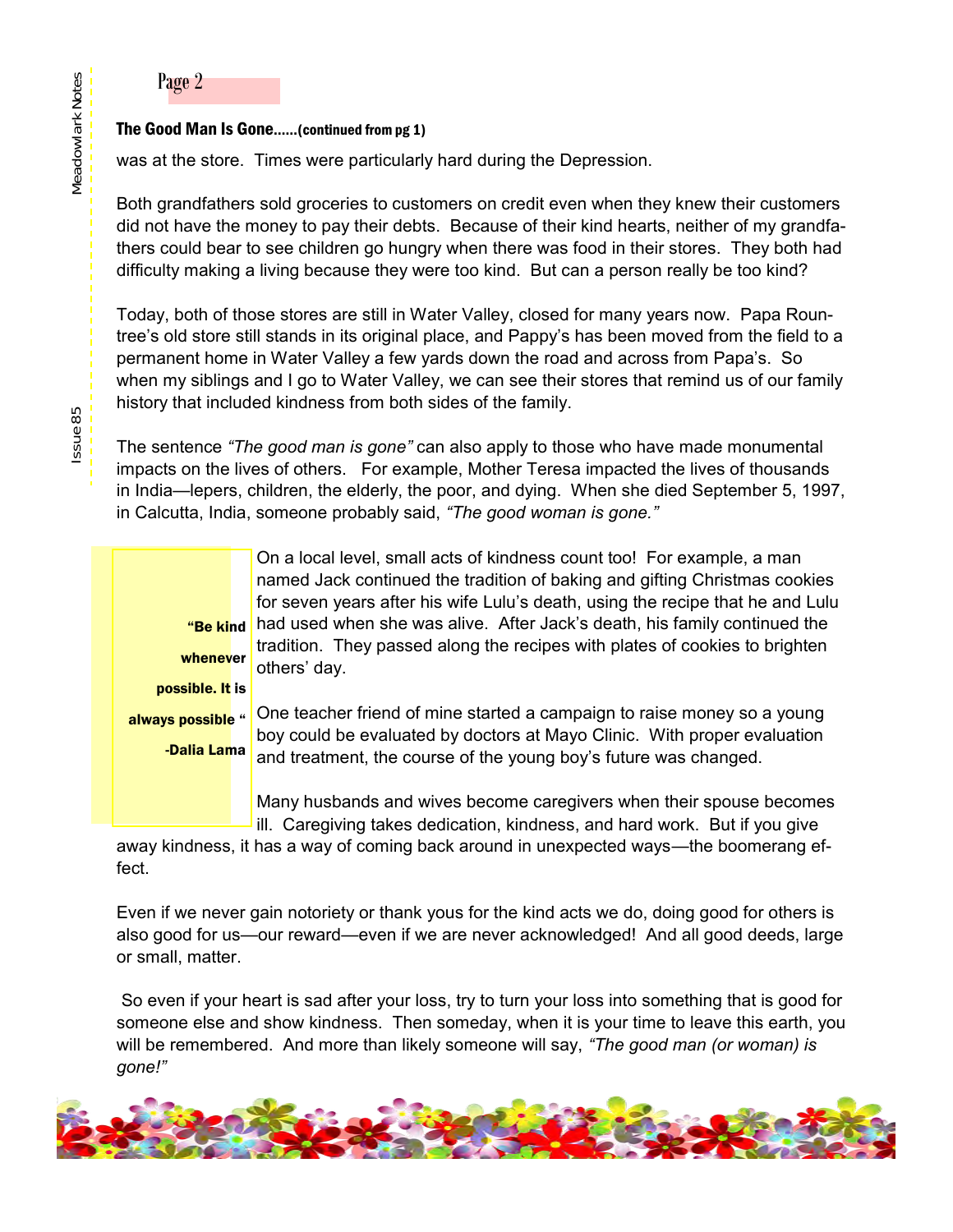### Director Notes……(continued from pg 1)

the sand when the hands of little boys swept him back to the shore. That poor crab probably felt it was not making any progress. It would retract into its shell on the beach and wait. Then it seemed just as we turned our heads, that little crab would make a dash for



the water. Two steps forward, three steps back became the story of this crab's life. What a relief it must have been for that little hermit crab when we moved to another part of the beach.

Grief can make one feel as this little crab did that day. Things can be going along and you feel like you have a handle on your emotions. Out of nowhere something can catch you off guard and remove you from your com-

fortable place. A memory that catches you when you least expect it can make you feel as though you are starting over in your grief process. You may feel like you want to hide in your shell and wait until it is safe to come out. Those memories are reminders that our loved ones always are with us. When those memories flood you unexpectedly, it is ok to spend some time remembering your loved one. Then you can emerge from your shell again and continue on making new memories and sharing the old memories.

So, the next time you feel like that little hermit crab, take a moment for yourself. Find a way that works for you to make those hard times a little easier. Our memories of our loved ones are our greatest treasures!





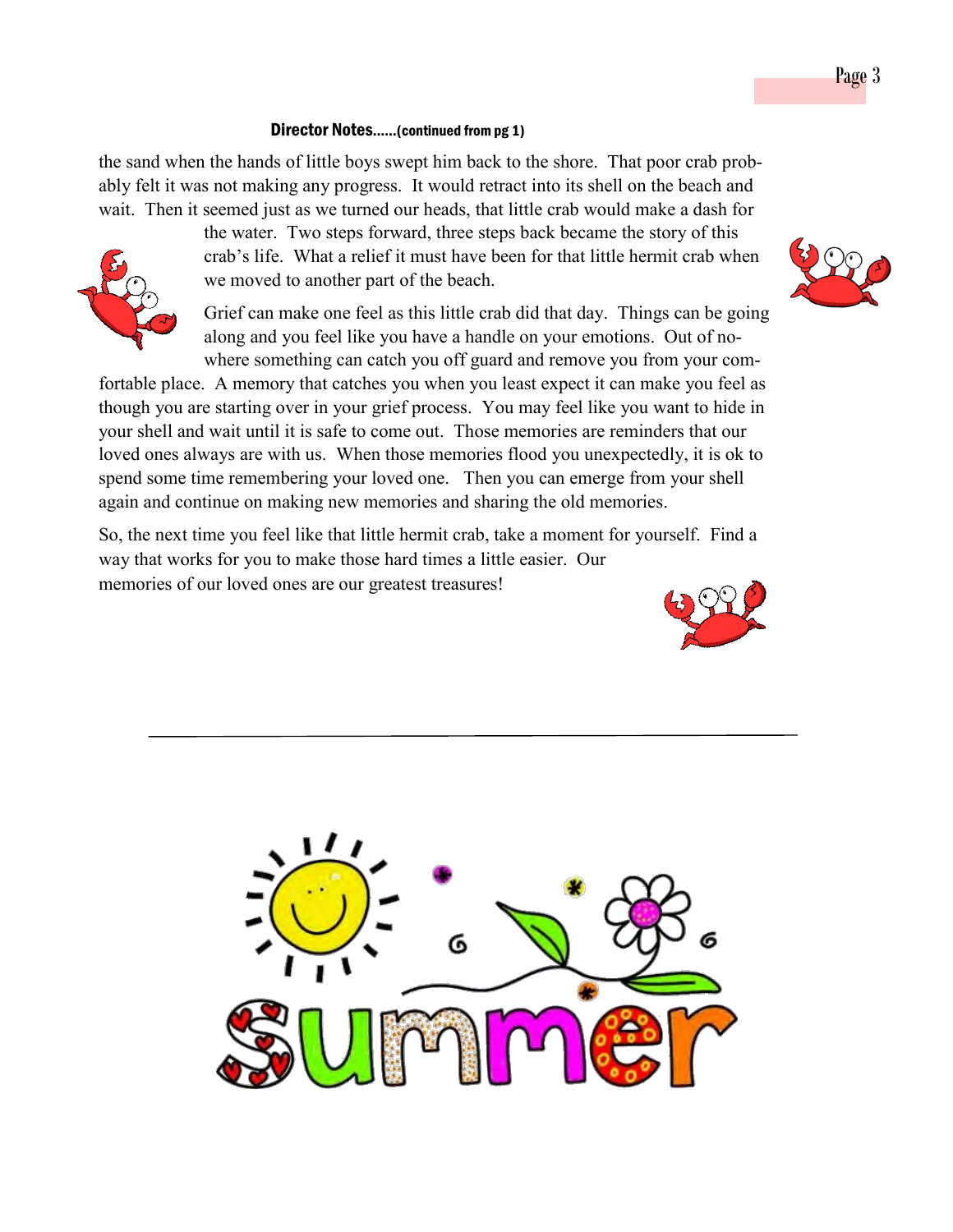# Page 4 Calendar of Events

| Jul 8         | $1:00$ pm   | <b>Concordia Volunteer Continuing Education</b>                                                                                                                                        |
|---------------|-------------|----------------------------------------------------------------------------------------------------------------------------------------------------------------------------------------|
| Jul 8         | $3:00$ pm   | Belleville and Republic Volunteer Continuing Education at Belleville                                                                                                                   |
| Jul 8         | 6:30 pm     | Concordia Bereavement Support Group (community-sponsored) - Episcopal Parish Hall,<br>117 W 8th - Call Judy Lambert 785-243-4454                                                       |
| Jul 9         | 4:30 pm     | Clay Center Bereavement Support Group - Meadowlark Hospice office                                                                                                                      |
| <b>Jul 13</b> | 10:00 am    | "Mending Hearts at Meadowlark" -Bereavement Support Group for kids ages 6-12-<br>Meadowlark Hospice Office, 10a-2p-Call Meadowlark Hospice office 785-632-2225. One<br>day only event. |
| <b>Jul 15</b> | 11:00 am    | <b>Clay Center Volunteer Continuing Education</b>                                                                                                                                      |
| <b>Jul 16</b> | $9:30$ am   | <b>Washington Volunteer Continuing Education</b>                                                                                                                                       |
| <b>Jul 16</b> | <b>Noon</b> | <b>Marysville Volunteer Continuing Education</b>                                                                                                                                       |
| <b>Jul 16</b> | $2:00$ pm   | <b>Frankfort Volunteer Continuing Education</b>                                                                                                                                        |
| <b>Jul 18</b> | 3:30 pm     | Belleville Bereavement Support Group - Library, 1327 19th Street                                                                                                                       |
| <b>Jul 25</b> | $11:30$ am  | Leonardville Bereavement Support Group (community-sponsored) - Nelson's Landing,<br>Leonardville - Call Sandy Ferguson 785-706-1595                                                    |
| <b>Jul 25</b> | 4:30 pm     | Marysville Bereavement Support Group - South Plaza of CMH - use N door                                                                                                                 |
| Aug 12        | $1:00$ pm   | <b>Concordia Volunteer Continuing Education</b>                                                                                                                                        |
| Aug 12        | $3:00$ pm   | Belleville and Republic Volunteer Continuing Education at Belleville                                                                                                                   |
| Aug 12        | 6:30 pm     | Concordia Bereavement Support Group (community-sponsored) - Episcopal Parish Hall,<br>117 W 8th - Call Judy Lambert 785-243-4454                                                       |
| Aug 13        | 4:30 pm     | Clay Center Bereavement Support Group - Meadowlark Hospice office                                                                                                                      |
| Aug 15        | 3:30 pm     | Belleville Bereavement Support Group - Library, 1327 19th Street                                                                                                                       |
| Aug 19        | $11:00$ am  | <b>Clay Center Volunteer Continuing Education</b>                                                                                                                                      |
| Aug 20        | $9:30$ am   | <b>Washington Volunteer Continuing Education</b>                                                                                                                                       |
| Aug 20        | <b>Noon</b> | <b>Marysville Volunteer Continuing Education</b>                                                                                                                                       |
| Aug 20        | $2:00$ pm   | <b>Frankfort Volunteer Continuing Education</b>                                                                                                                                        |
| Aug 22        | $11:30$ am  | Leonardville Bereavement Support Group (community-sponsored) - Nelson's Landing,<br>Leonardville - Call Sandy Ferguson 785-706-1595                                                    |
| Aug 22        | $4:30$ pm   | Marysville Bereavement Support Group - South Plaza of CMH - use N door                                                                                                                 |
| Sep 9         | $1:00$ pm   | <b>Concordia Volunteer Continuing Education</b>                                                                                                                                        |
| Sep 9         | 3:00 pm     | Belleville and Republic Volunteer Continuing Education at Belleville                                                                                                                   |
| Sep 9         | 6:30 pm     | Concordia Bereavement Support Group (community-sponsored) - Episcopal Parish Hall,<br>117 W 8th - Call Judy Lambert 785-243-4454                                                       |
| Sep 10        | 4:30 pm     | Clay Center Bereavement Support Group - Group will eat together - Meadowlark Hospice<br>office                                                                                         |
| Sep 16        | $11:00$ am  | <b>Clay Center Volunteer Continuing Education</b>                                                                                                                                      |
| Sep 17        | $9:30$ am   | <b>Washington Volunteer Continuing Education</b>                                                                                                                                       |
| Sep 17        | <b>Noon</b> | Marysville Volunteer Continuing Education                                                                                                                                              |
| Sep 17        | $2:00$ pm   | <b>Frankfort Volunteer Continuing Education</b>                                                                                                                                        |
| Sep 19        | 3:30 pm     | Belleville Bereavement Support Group - Group will eat together, Place TBA                                                                                                              |
| Sep 26        | $11:30$ am  | Leonardville Bereavement Support Group (community-sponsored) - Nelson's Landing,<br>Leonardville - Call Sandy Ferguson 785-706-1595                                                    |
| Sep 26        | $4:30$ pm   | Marysville Bereavement Support Group - South Plaza of CMH - use N door                                                                                                                 |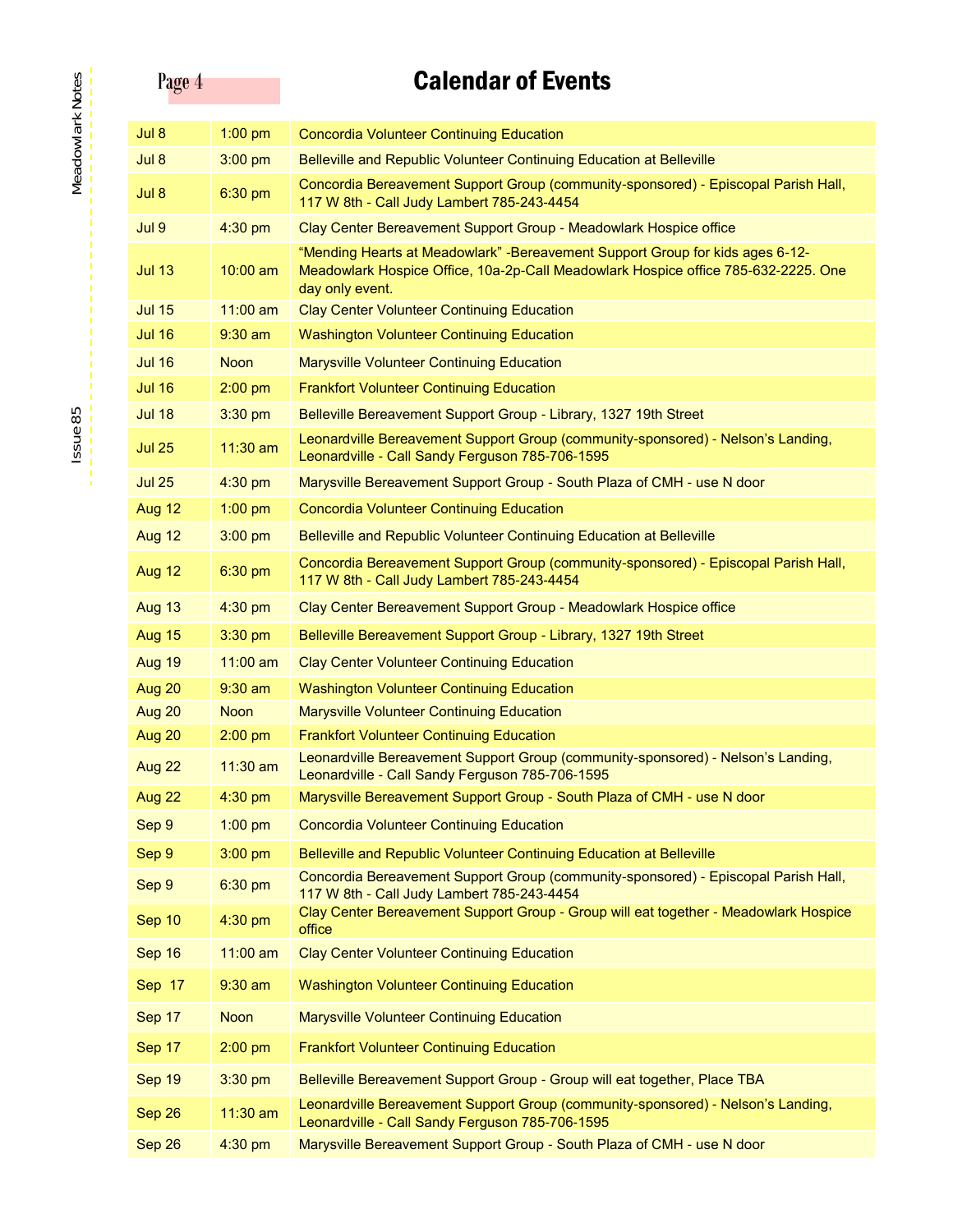## Hospice Gifts & Memorials

*Your memorial gifts honor your loved ones and help others!* 

## HOSPICE GIFTS

Clay Center Chapter O.E.S. #180 St Paul's Episcopal Church

### MEMORIALS

### JOHN "BRUCE" AMES

Esther Ames REBECCA BALLARD Rebecca Ballard Memorial Clifford & Carolyn Willliams Bruce & Jackie Wingerd NAOMI BARLEEN Lee & Deanna Barleen David & Linda Bogart Central National Bank-Concordia Brenda Cunningham Lois Johnston Jeanne Keazer Fred & Phyllis Larsen Gerald & Deanna Link Howard & Shea McMillan Susan Melhus Gwen Miller Naomi Barleen Memorial Charles Sjogren Terry & Loretta White ALICE BOSCHEK Jeanne Keazer Gwen Miller BERNARD BREAULT Bernard Breault Memorial Donna Breault James & Kelley Kemmerer James & Lynn Weaver

### WALKER "LYNN" FELDHAUSEN

Virginia Feldhausen EUVONNE FINCHAM Harold & Anne Hula Tony & Ann Mann Joyce Stryker BEN GROSSE Merl & Jacqueline Ramsey ROLAN DALE HARRIS Dorothy Hula & family EVELYN IRWIN Dee & Jan Bergstrom Robert & Neva Demanett The Family of Evelyn Irwin ROBERTA "GERRY" JOHNSON Ron & Marilyn Ames Larry & Jan Blochlinger Dennis & Lynette Blomberg Dana & Tina Brewer Mr. & Mrs Richard Campbell Christopher & Kathryn Cox Dennis & Peggy Jackson John & Patricia Jacobs Melvin & Ora Lee Jeardoe Kevin & Sheri Johnson G. Kent & Kimberly Larson Genevieve Melby Gwen Miller Randall & Robyn Nelson Mark & JoDee Rothfuss Randy & Mary Beth Smith Spur Feeders, Inc. Warren & Eileen Sutton Robert & Sara Thompson Roger & Sandra Weis Patricia & Kurt Zimmer

#### LONNIE LEIDIG

Tom & Denise Dragastin Beverly Fritz Peggy Leidig Lonnie Leidig Memorial Darcy & Donna Ramsey Calvin & Merry Roop Daren & Ruth Sanders Peter & Mary Kay Sherlock Robert & Carol Shorman Wehling Family LP Carol Wolf Helen Wolf Wayne Wolf Ronald & Barbara Wurtz Ruth Ann Zenger SUSAN MARTIN Sarah Buechel EDGAR NIEMEIER Richard & Barbara Doyle LOIS NOVOTNY Dana Gerhard Landoll Corporation Lois Novotny Memorial Linda Schmitz JANET OVERBECK Mary Alice Pacey Terry & Jan Taylor LAURETZ "LN" RASMUSSEN Lauretz N Rasmussen Trust WILLIAM "BILL" SMOOT Bill Smoot Memorial Clay Center Auto Parts Bill & Fran Garrison Neal & Christine Neaderhiser Karen Stevenson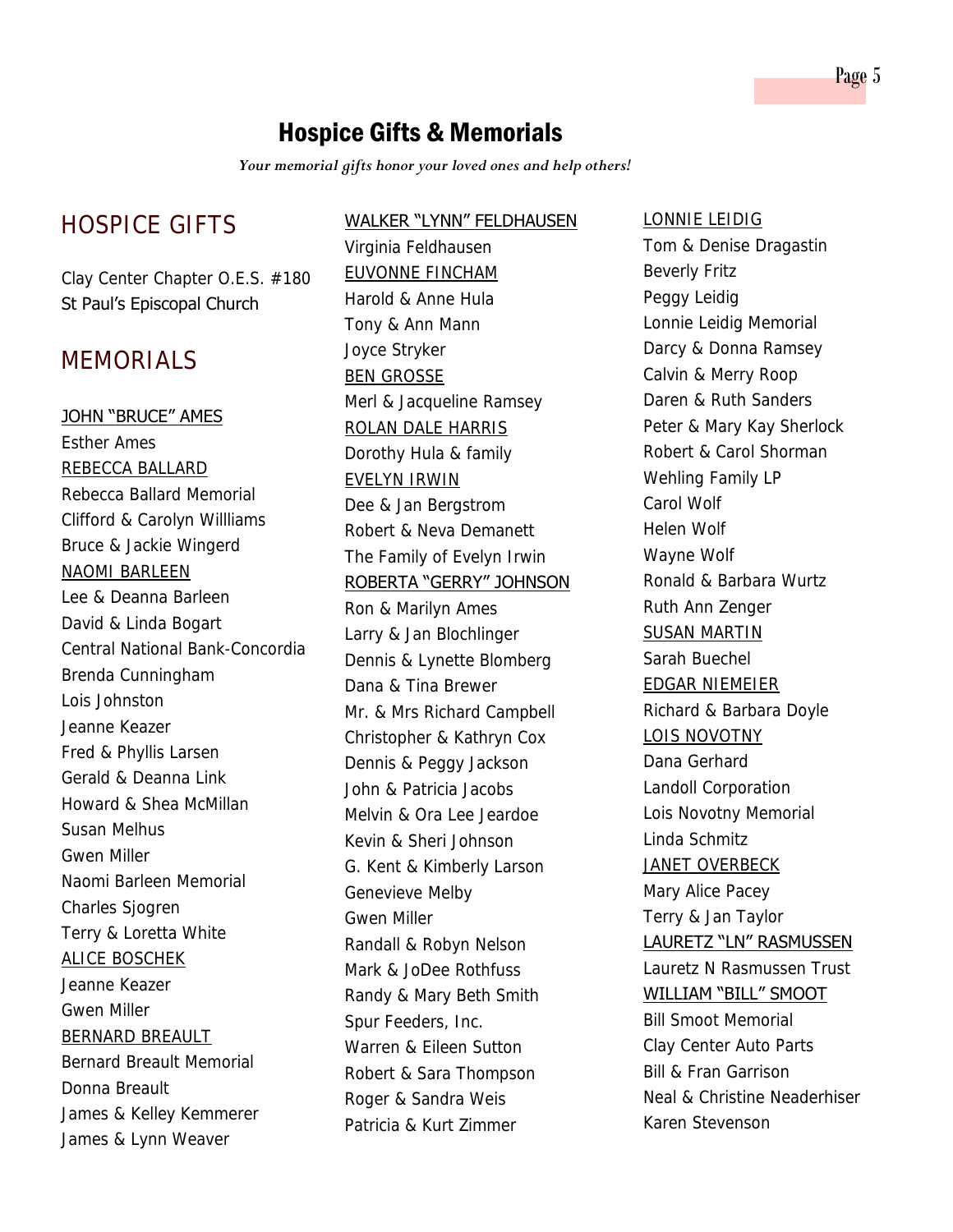Page 6

## Hospice Gifts & Memorials

*Your memorial gifts honor your loved ones and help others!* 

### ...WILLIAM "BILL" SMOOT

Meta Wendelken LINDA STITT Sedlacek 1879 LLC: Ann Hoelting, David Seidl, Wesley Seidl Kathy Shum BURTON STUDT Ida Studt CALVIN WILGERS Kenny & Jayne Wurtz



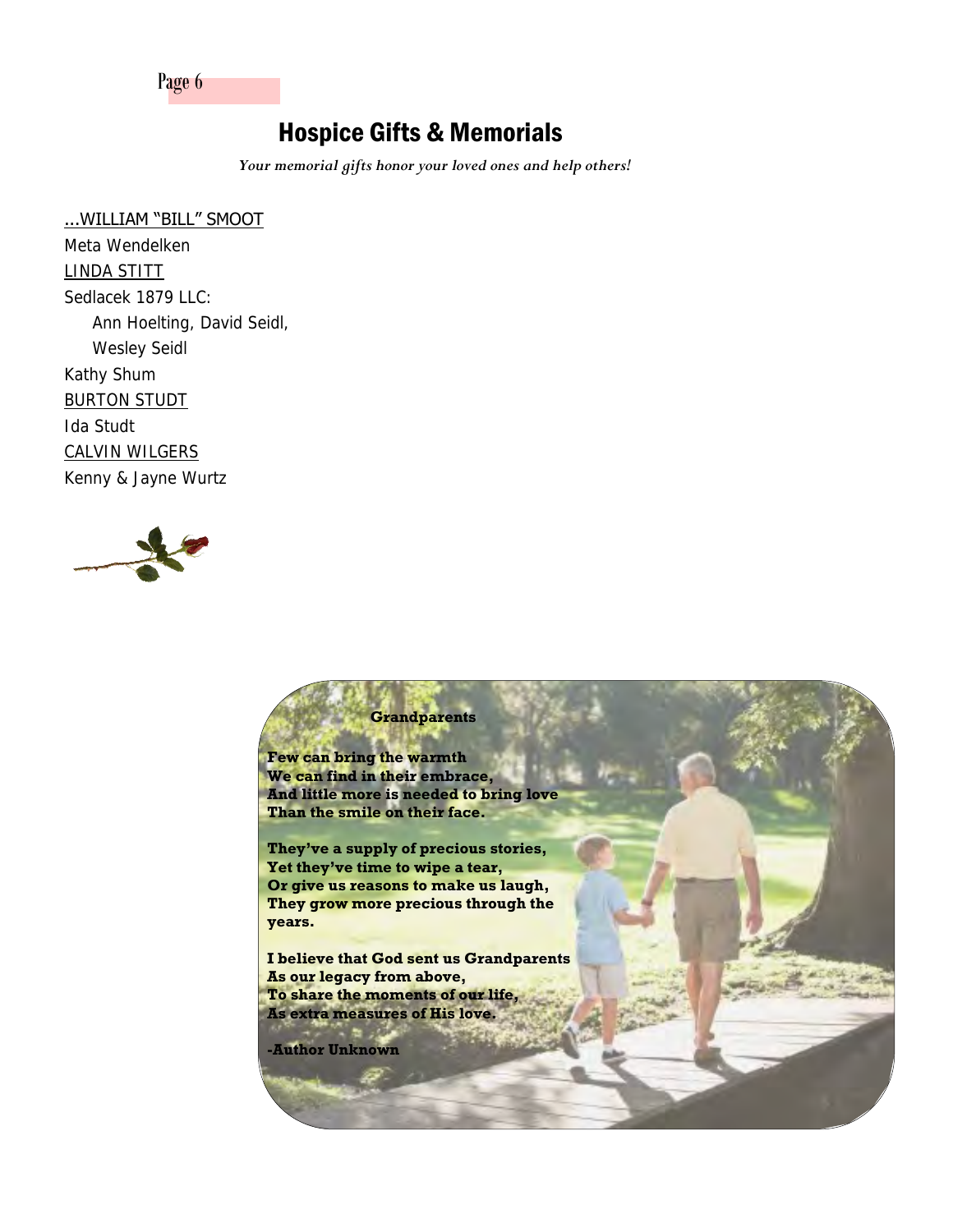# 25 Reasons Kids Love Grandparents

(source: Considerable.com/Grandparents.com Staff)

- 1. They're always up for an adventure. Whether it's a nature hike , a day of kayaking, or a weekend of camping grandparents like to get outside as much as kids do.
- 2. They know lots of stories-and some of them are even true.
- 3. They can grow things. Maybe it's a garden of tomatoes and zucchini. Maybe it's just a potted plant. And if kids help, grandparents will let them get their hands dirty.
- 4. They know their way around libraries and book stores. Where are the picture books? Where can kids find something for tomorrow's report on Conestoga wagons? Grandparents are great guides.
- 5. They're not afraid to be silly. Did a grandchild make a mask or a funny hat? They know who will try it on. Is no one at home willing to listen to kids' knock-knock jokes? Guess whom they should call.
- 6. They let grandchildren take their time. When kids stay with grandparents, they don't need to rush to get dressed in the morning. They know grandparents will wait for them.
- 7. They make the best audience. When grandchildren learn a new poem, some fancy dance moves, or their first violin piece, they count on grandparents to watch, listen-and applaud.
- 8. They have the coolest pets. Whether it's a cocker spaniel or a real, live, talking parrot, grandparents share their animals with kids. What's more, they let grandchildren help take care of the animals.
- 9. They love to travel. They're up for a week in Yellowstone, a vacation at Disney, or a family cruise.
- 10. They knew their grandchildren's parents when they were kids, and they have the pictures to prove it. They can tell kids stories about their parents that their moms and dads would never tell children themselves.
- 11. They make great popcorn, not to mention brownies and sundaes. And they always let kids help, even if it gets messy.
- 12. They know tons of good songs, especially the ones kids learn in nursery school and kindergarten, and they love to sing along.
- 13. They're always thrilled to hear from grandchildren, especially when they have something special to report.
- 14. They're walking history books. Most grandparents can remember when televisions had antennas, cars had fins, and phones had cords. When they take kids to a science or history museum, they make exhibits come to life.
- 15. They collect and display their grandchildren's art like museum curators, and they wouldn't trade a grandchild's first sunny-day scene for the *Mona Lisa.*
- 16. They send kids the coolest care packages when they go away to camp, to college, or just for the fun of it.
- 17. They pay grandchildren to help out around the house, and sometimes they even beat minimum wage.
- 18. They believe whatever stories grandchildren want them to believe, even when neither of them can stop laughing as kids tell them.
- 19. They have skills to teach that grandchildren can't learn in school, like patching a tire, catching a fish, and sewing a hole in a favorite pair of jeans.
- 20. When kids aren't feeling well, grandparents will snuggle up on the couch and watch cartoons with them, even *Spongebob.*
- 21. They'll read their grandchildren's favorite books to them, over and over again. Then they'll go out and get new books that are even better.
- 22. Even if they live far away, grandparents stay in touch and make sure grandchildren know that they're thinking about them.
- 23. Grandparents let their grandchildren teach them things, like how to use a cell phone and share photos online.
- 24. They want to make every day they spend with their grandchildren special. And when they're not with the kids, grandparents go online to find more things to do with them.
- 25. They love their grandchildren unconditionally. Now, what could be better than that?